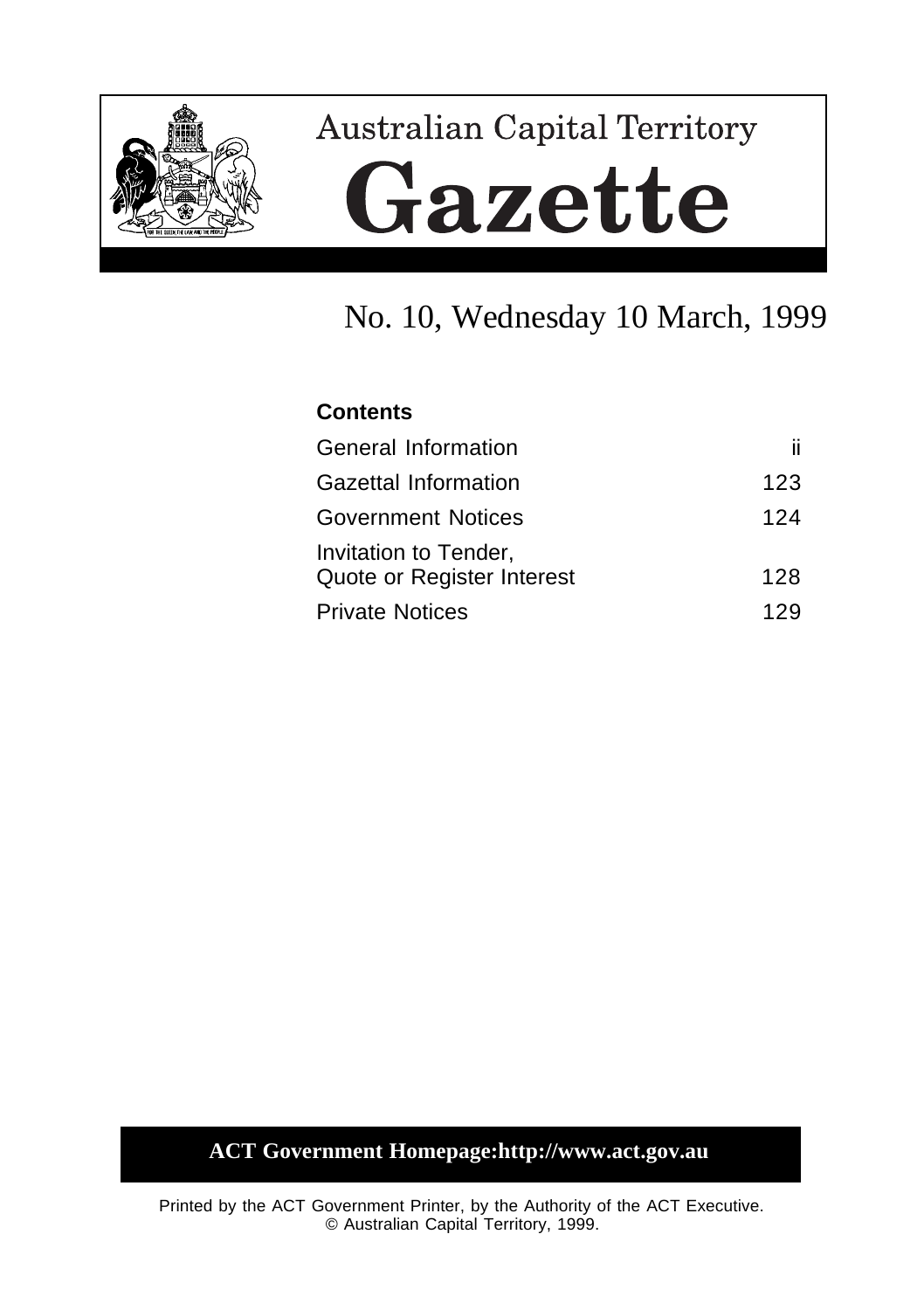# **GENERAL INFORMATION**

#### **ACT GOVERNMENT GAZETTE**

The ACT Government Gazette is published each Wednesday. The sections included in the publication are:

- General Information;
- Government Notices;
- Purchasing and Disposals;
- Invitations to Tender, Quote or Register Interest;
- Contracts arranged, and
- Private Notices

(Australian Public Service notices will continue to appear in the Commonwealth of Australia Gazette).

#### **CONTACT DETAILS**

ACT Gazette Officer Publishing Services GPO Box 158 Canberra Act 2601

Phone: (02) 6205 0484 Fax: (02) 6205 0266 **e-mail: gazette\_office@dpa.act.gov.au** ACT Gazette Office Level 7, Macarthur House Wattle Street Lyneham 2602

#### **Notices for Publications**

Notices for the Gazette are to be lodged by 12 noon on the Wednesday prior to publication. Notices can be lodged in advance in hard copy or facsimile, by electronic mail or diskette, with a brief message of instruction and a WORD compatible document attachment.

A Gazette Request Form must also be delivered to the Gazette Office, by hand, mail or fax. For copies of this form please telephone the Gazette Office or go to www.act.gov.au/government/reports/pub/gazreq.doc.

Signed notices must be sighted by the Gazette Office before gazettal can proceed.

**Purchasing and Disposal Codes** may be accessed on the ACT Government Website:

www.act.gov.au/government/report/pub/gazette/p&d.pdf. Alternatively, you may obtain a hard copy listing by contacting the gazette office.

#### **Private Notices**

The fee for a private notice is as follows:

• minimum charge \$1.00 per word or \$100.00 whichever is the greater.

Cheques are to be made payable to 'Publishing Services' and are to be forwarded to the Gazette office with a copy of the notice (Either on a PC formatted disk in WORD, or if the notice has already been emailed, a hard copy of the notice) and Gazette Request Form. Payment can be made by EFTPOS (Bankcard, Visa or Mastercard) by telephoning the Gazette Office. Payment must be received before gazettal can proceed.

#### **Purchasing and Subscriptions**

Copies of the ACT Government Gazette may be purchased at a cost of \$5.00 (or \$2.00 for a Special Gazette) from the ACT Government shopfront, Legislation/Gazette sales counter, East Row, Canberra City. Subscriptions to the Gazette maybe arranged through the Gazette Office at a price of \$180.00 (1 Jan 99 - 30 Jun 99) or part thereof, including postage. Refunds will not be given for cancellations. Claims for missing items will be recognised as valid if lodged within 28 days of publication.

#### **Copyright Notice - Australian Capital Territory**

This work is copyright. Apart from any use as permitted under the Copyright Act 1968, no part may be reproduced by any process without written permission from Library and Information Management, Department of Urban Services, ACT Government, GPO Box 249, Civic Square ACT 2608.

#### **Products and Services advertised in this publication are not necessarily endorsed by the ACT Government**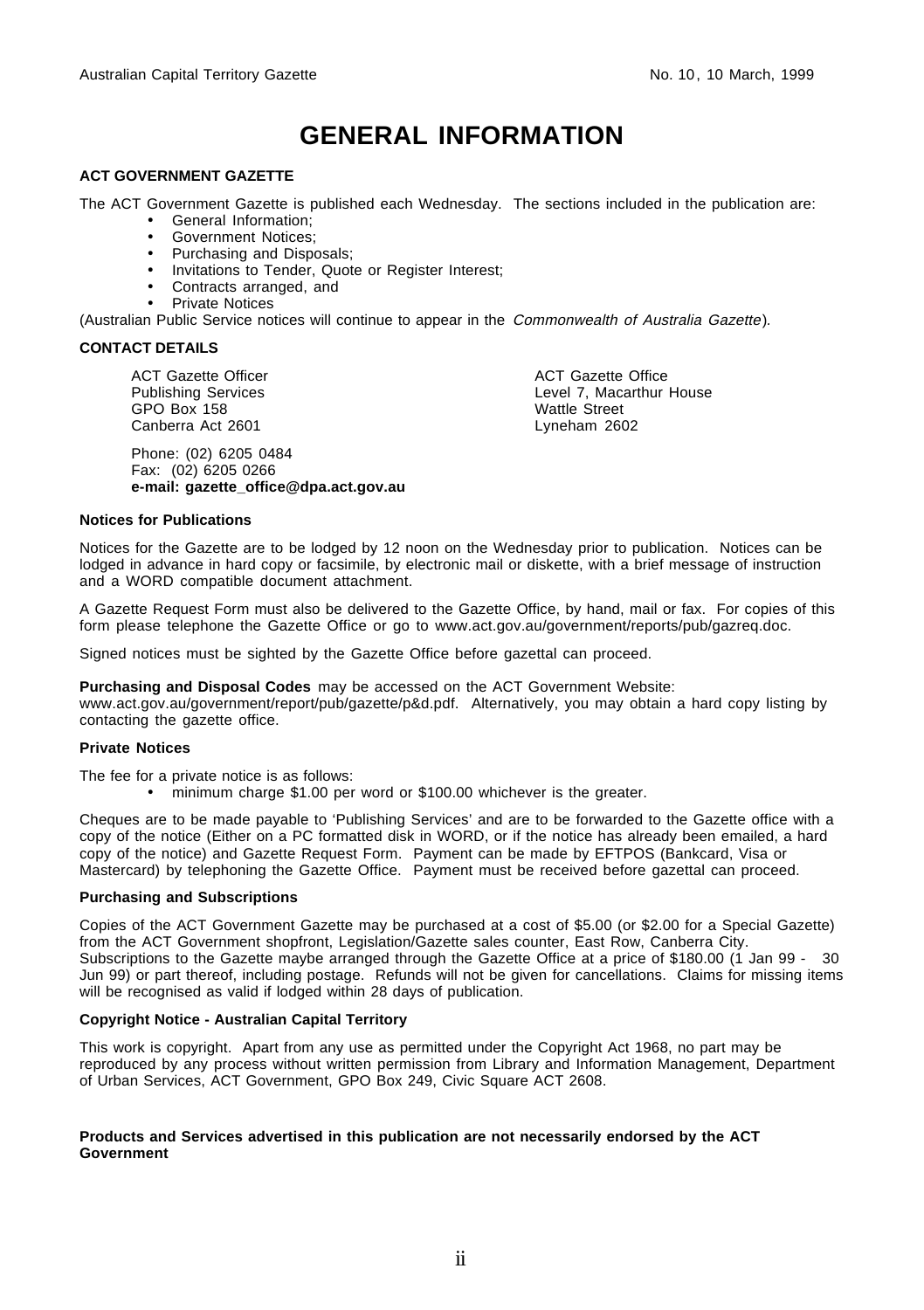# **GAZETTAL INFORMATION**

## **GAZETTE INFORMATION**

## **ISSUE OF ACT SPECIAL GAZETTES**

The following issues of the ACT Special Gazettes have been published since the last Weekly Gazette. For listings of previous ACT Special Gazettes please refer to the ACT Government's Catalogue of Publications or phone the Publishing Services Information line on 6205 0202.

| Gazette<br><b>Number</b> | Date    | <b>Title</b>                                                                                     |
|--------------------------|---------|--------------------------------------------------------------------------------------------------|
| S8                       | 1 March | Notification of Enactment                                                                        |
|                          |         | ~ Milk Authority (Amendment) Act 1999, No. 2 of 1999                                             |
|                          |         | ~ Rates and Land Tax (Amendment) Act 1999, No. 3 of<br>1999                                      |
|                          |         | ~ Taxation Administration Act 1999, No. 4 of 1999                                                |
|                          |         | ~ Taxation Administration (Consequential and Transitional<br>Provisions) Act 1999, No. 5 of 1999 |
|                          |         | ~ Transplantation and Anatomy (Amendment) Act 1999,<br>No. 6 of 1999                             |
|                          |         | ~ Duties Act 1999, No. 7 of 1999                                                                 |
|                          |         | ~ Duties (Consequential and Transitional Provisions) Act<br>1999, No. 8 of 1999                  |
|                          |         | ~ Prisoners (International Transfer) Act 1999, No. 9 of 1999                                     |
|                          |         | Notification of Commencement<br>~ Duties Act 1999                                                |
|                          |         | Instrument No. 39 of 1999 $\sim$ Liquor Act 1975                                                 |
| <b>S11</b>               | 3 March | Notification of Commencement<br>~ Water Resources Act 1998                                       |
|                          |         | <b>Environment Protection Agreements</b><br>Environment Protection Act 1997                      |
| <b>S10</b>               | 5 March | Regulation No. 2 of 1999<br>~ Motor Traffic Act 1936                                             |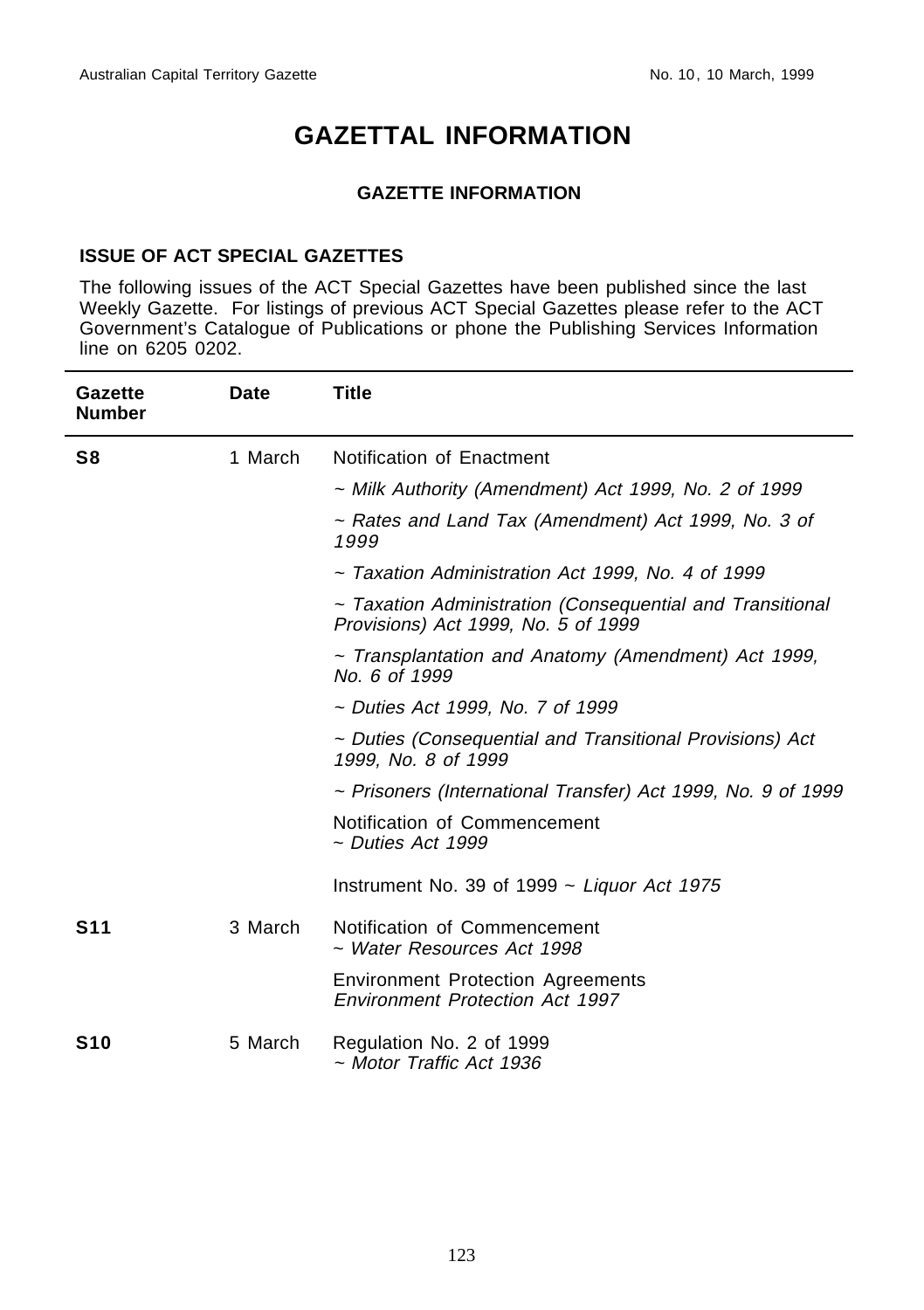# **GOVERNMENT NOTICES**

## **NOTIFICATION OF THE MAKING OF AN INSTRUMENT**

NOTICE is hereby given that the undermentioned Instrument of the Australian Capital Territory has been made. Copies of the Instrument may be purchased from Publishing Services, Legislation and Sales Counter, ACT Government Shopfront, Crn City Walk and East Row Canberra City ACT 2601.

| Act under which<br>Instrument made                   | <b>Description of Instrument</b>                                                                                                  | Number and year of<br><b>Instrument</b> |
|------------------------------------------------------|-----------------------------------------------------------------------------------------------------------------------------------|-----------------------------------------|
| <b>Health and Community</b><br>Care Service Act 1996 | Appointment of Elizabeth<br>Goodbody to be the Deputy<br>Chairperson of the Health and<br><b>Community Care Service</b><br>Board. | No. 40 of 1999                          |
| <b>Board of Senior Secondary</b><br>Studies Act 1997 | Appointment of Alternate<br>Member to the Board of<br>Senior Secondary Studies<br>under Section 11 of the Act.                    | No. 41 of 1999                          |
| Cemeteries Act 1933                                  | Revocation and Determination<br>of Fees.                                                                                          | No. 42 of 1999                          |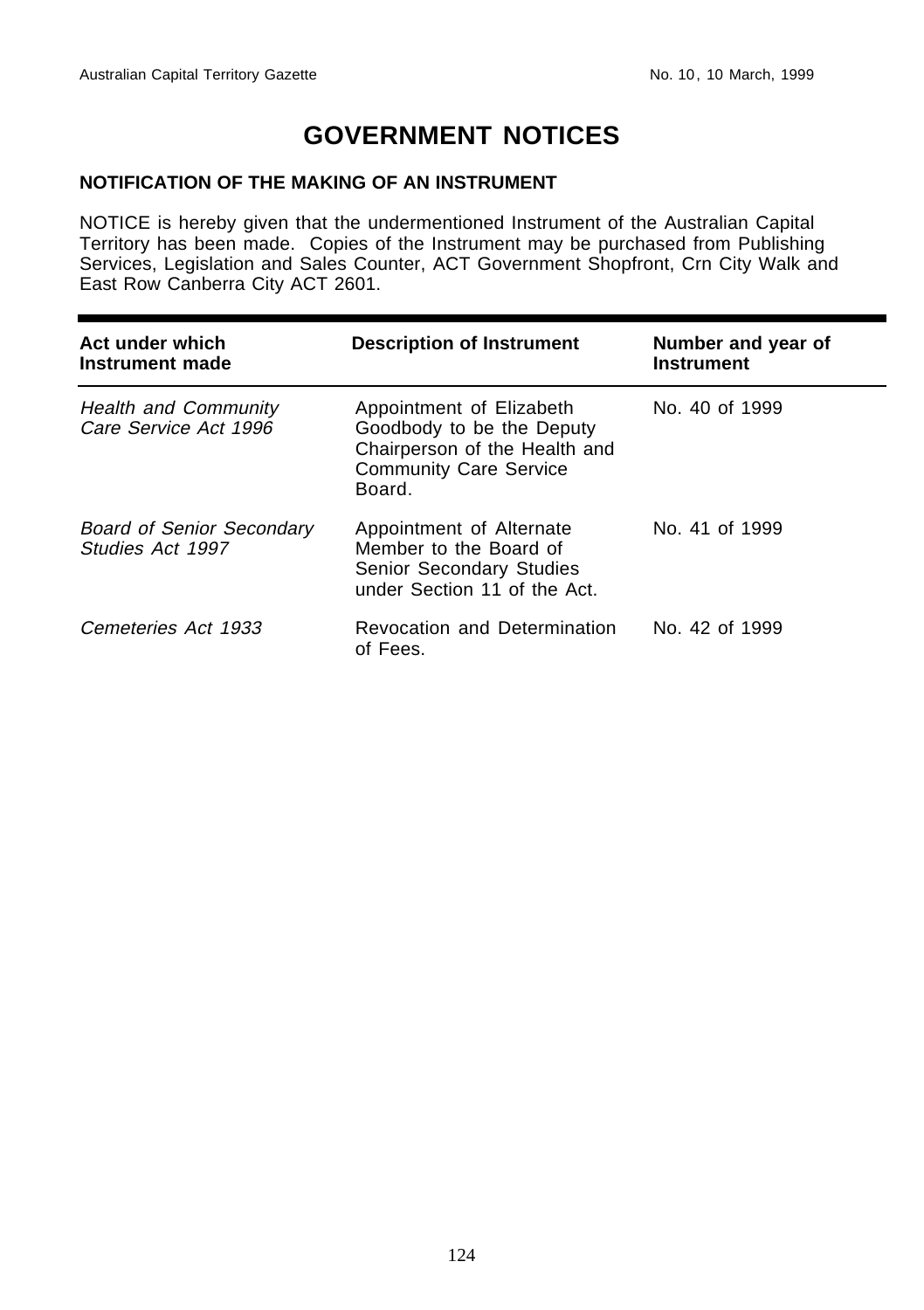# **GOVERNMENT NOTICES (Continued)**

AUSTRALIAN CAPITAL TERRITORY

# WORKERS' COMPENSATION ACT 1951

# DETERMINATION OF FEES

Pursuant to section 27C of the Workers' Compensation Act 1951 (the Act), I determine that the fee for the purposes of paragraph  $26J(2)(f)$  of the Act shall be \$98.00

Dated this twenty-fifth day of February 1999

**Brendan Smyth** Minister for Urban Services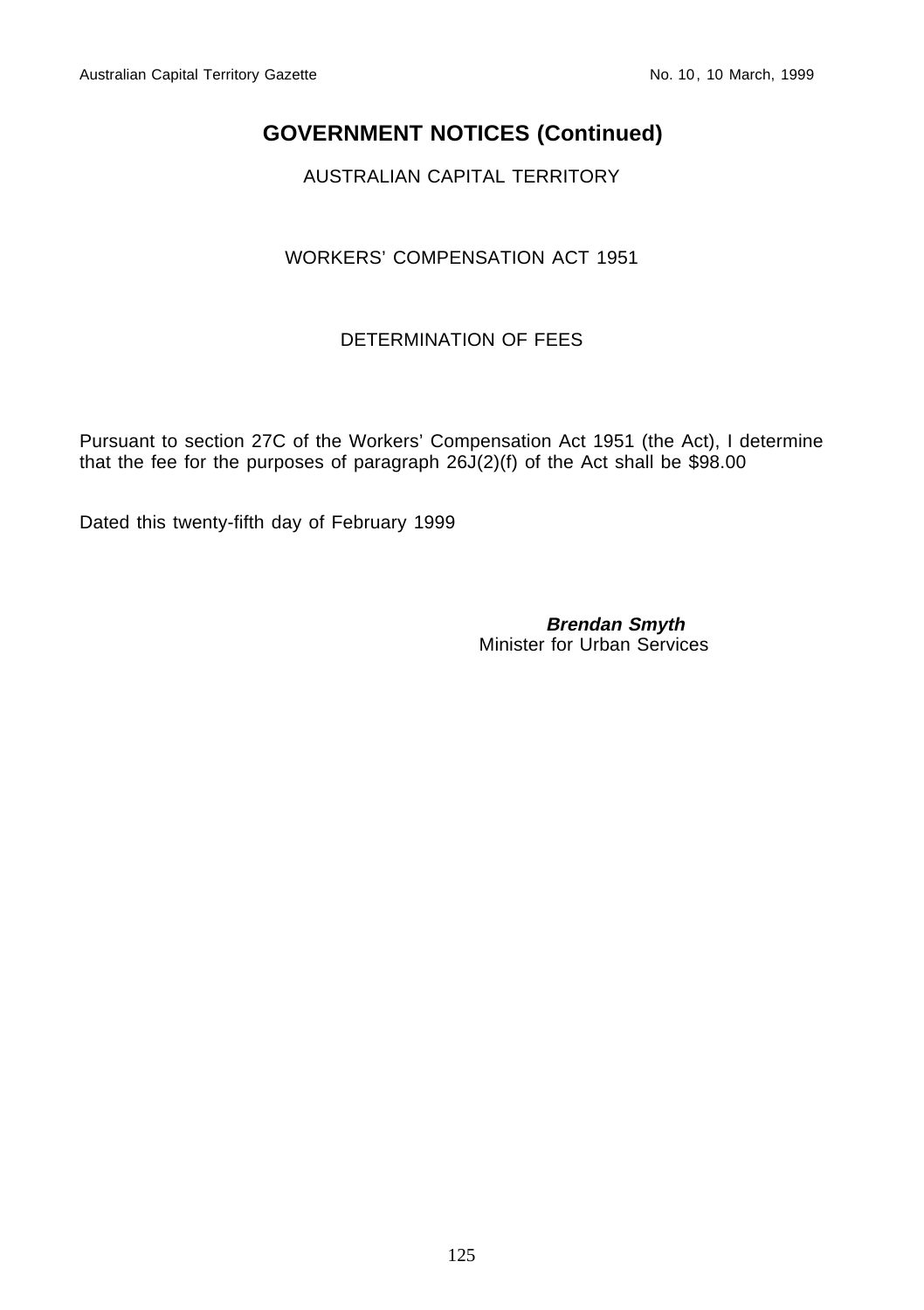# **GOVERNMENT NOTICES (Continued)**

**INSTRUMENT NO. R6/99** 



#### PUBLIC ROADS ACT 1902 (NSW)

### NOTICE OF INTENTION TO CLOSE PART OF A PUBLIC ROAD

Pursuant to section 19 of the Public Roads Act 1902 (NSW) I notify that I am considering closing part of the road described below. Any interested person who wishes to object to this closure may do so within one month of the publication of this notice by setting out any objections in writing to:

The Minister for Urban Services Planning and Land Management Office of the Chief Surveyor **GPO Box 1908 CANBERRA ACT 2601** 

Attention: Rod Menzies

ramis

 $\sim$  DATE  $1^{5}$  March 1995

LINCOLN JAMES HAWKINS Delegate of the Minister

Part of the road known as Kellermann Close adjacent to Block 7 Section 73 in the Division of Holt in the District of Belconnen, shown in a thick black line on the plan annexed hereto.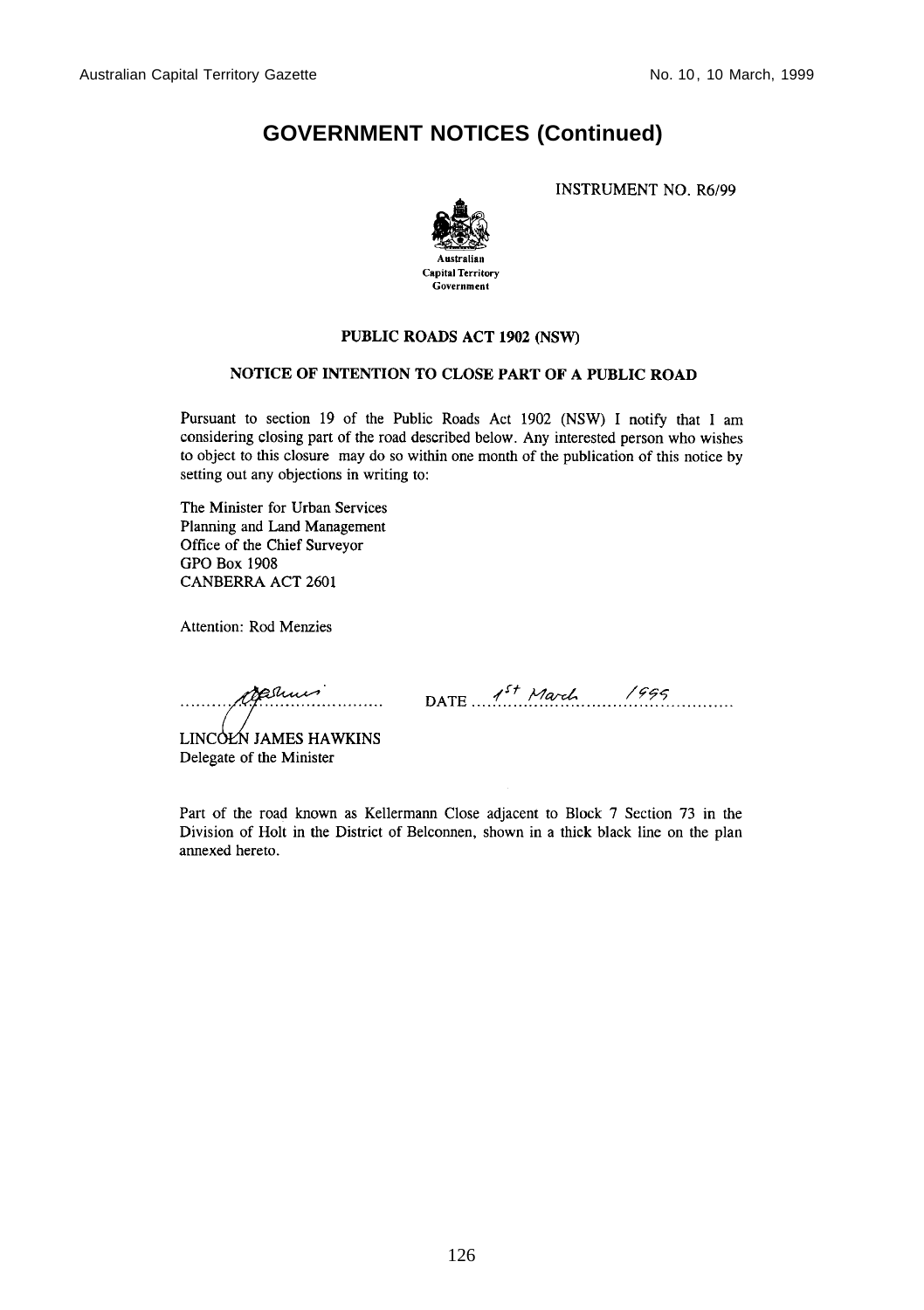# **GOVERNMENT NOTICES (Continued)**



 $7^{57}$ This is the plan annexed to Instrument No. R6/99 signed on this day of Narch , 1999.

Delegate's Initials

NOTE: The intended closure is for part of a road that is not required under the current leasing proposals.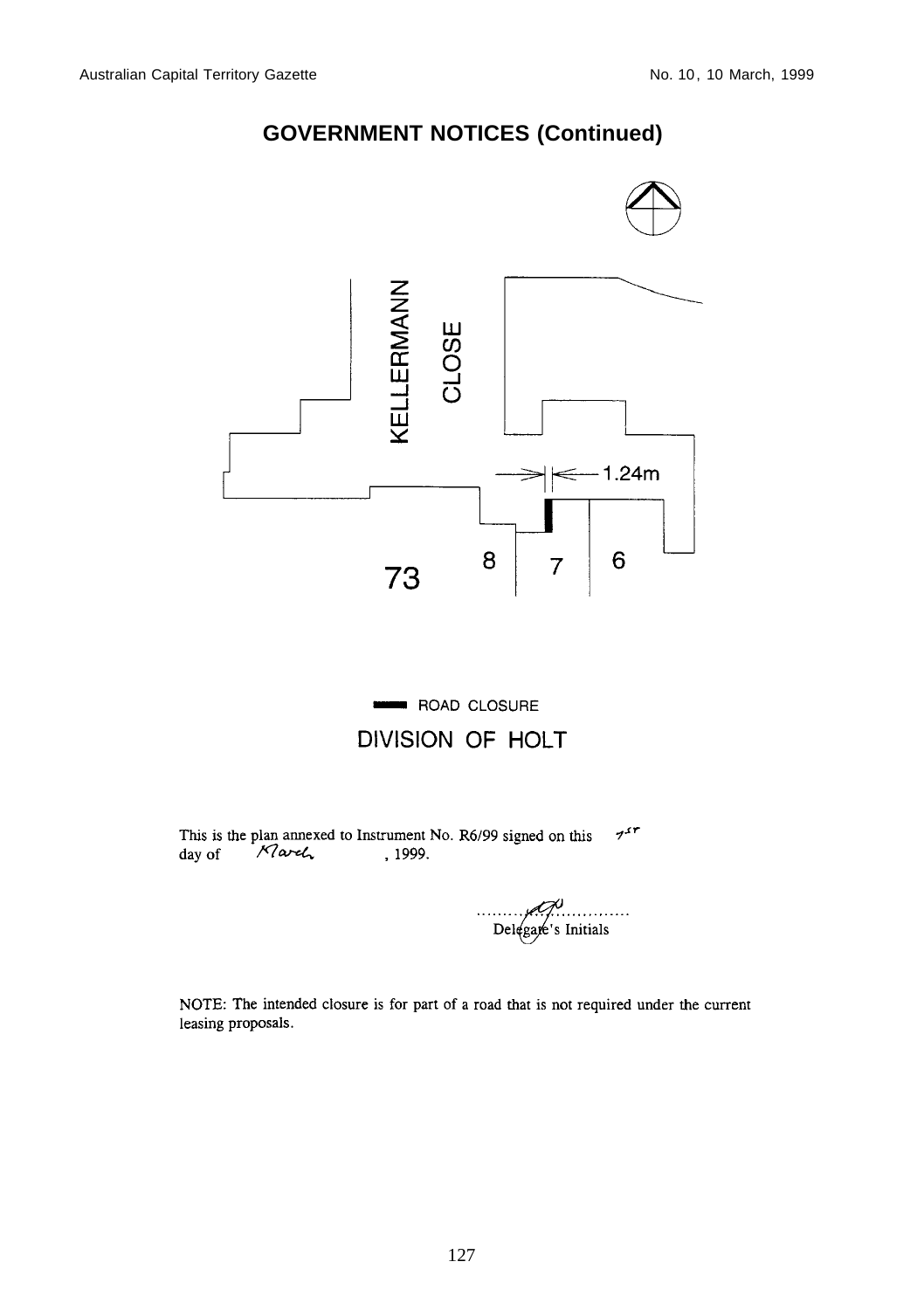# **INVITATION TO TENDER, QUOTE OR REGISTER INTEREST**

| <b>STREAMLINING THE LICENCE</b><br><b>APPROVAL PROCESS FOR THE</b><br>TOURISM AND HOSPITALITY INDUSTRY<br>IN THE ACT (SLAP)<br>T99019<br>Tender are sought from suitably qualified<br>and experienced organisations and/or<br>individuals to undertake research and<br>analysis and make recommendations for<br>streamlining the licence and approval<br>process for the tourism and hospitality<br>industry in the ACT<br>An industry briefing has been scheduled for<br>Friday, 12 March 1999 to be held in the<br>Conference room located on Level 8, FAI<br>House, 197 London Circuit, Civic<br>commencing at 10am.<br>Closing date: 25 March 1999 Fee:<br>\$25.00<br><b>Technical enquiries:</b><br>Ph: 02 6205 0350<br>Leanne Power<br>Documents for the above tender are<br>available from:<br><b>ACT Contracts &amp; Purchasing</b><br>Level 4, Macarthur House<br>12 Wattle Street<br>Lyneham ACT 2602<br>Ph:<br>02 6207 5542<br>02 6207 5543<br><b>Fax:</b> | The tender closes at 2.00pm local<br>(Canberra) time and should be placed in<br>the ACT Contracts and Purchasing Tender<br>Box, Level 4, Macarthur House, 12 Wattle<br>Street, Lyneham. Tender Box facsimile<br>(02) 6207 5460. Late tenders will not be<br>considered.<br>HOTLINE: Sub-contractors with payment<br>problems on ACT Government construction<br>projects are invited to phone (02) 6207<br>5550. |
|-----------------------------------------------------------------------------------------------------------------------------------------------------------------------------------------------------------------------------------------------------------------------------------------------------------------------------------------------------------------------------------------------------------------------------------------------------------------------------------------------------------------------------------------------------------------------------------------------------------------------------------------------------------------------------------------------------------------------------------------------------------------------------------------------------------------------------------------------------------------------------------------------------------------------------------------------------------------------|-----------------------------------------------------------------------------------------------------------------------------------------------------------------------------------------------------------------------------------------------------------------------------------------------------------------------------------------------------------------------------------------------------------------|
|                                                                                                                                                                                                                                                                                                                                                                                                                                                                                                                                                                                                                                                                                                                                                                                                                                                                                                                                                                       |                                                                                                                                                                                                                                                                                                                                                                                                                 |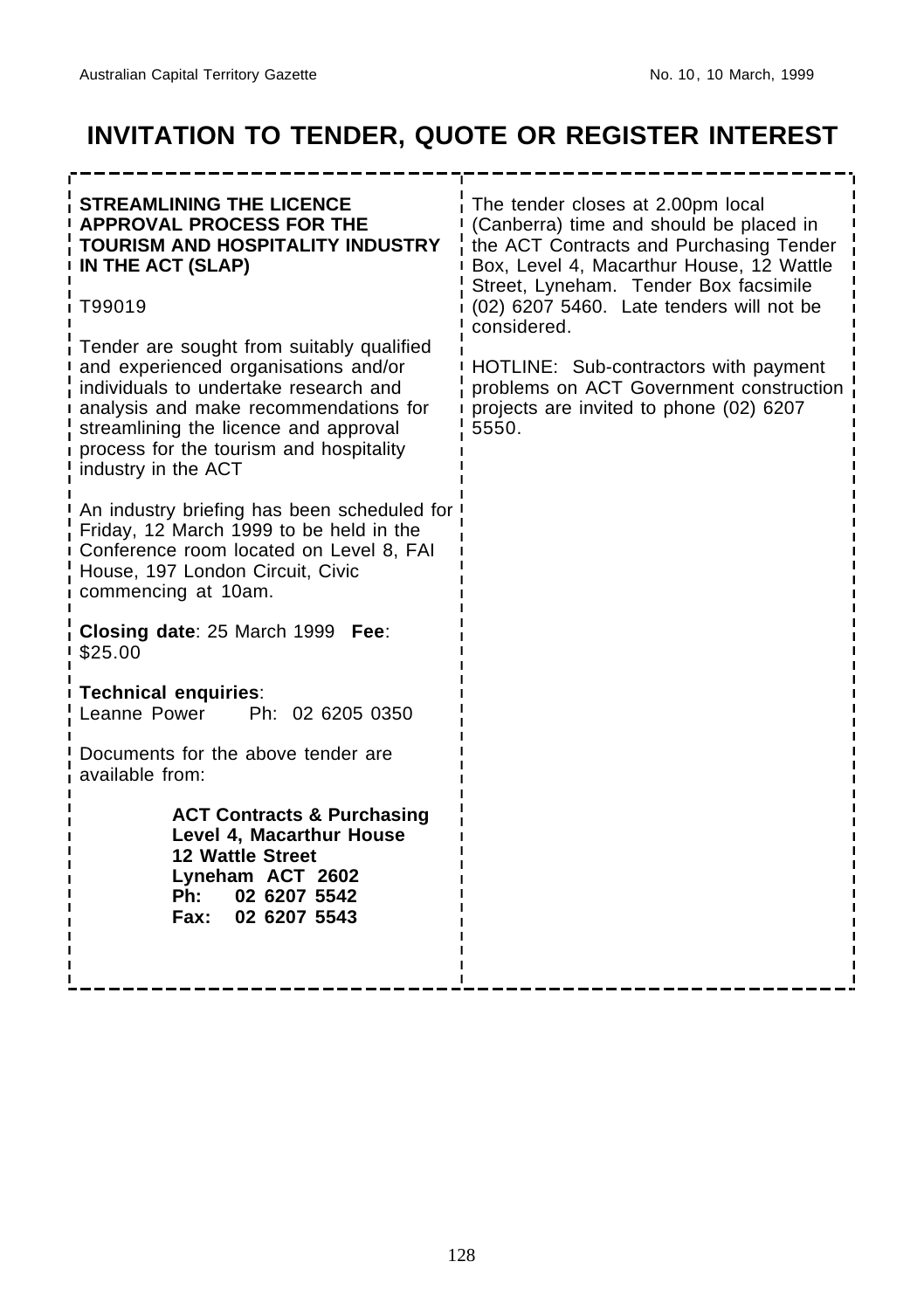# **PRIVATE NOTICES**

#### IN THE SUPREME COURT OF THE AUSTRALIAN CAPITAL TERRITORY PROBATE JURISDICTION

In the Estate of LAWRENCE STERNSTEIN late of 81 Boldrewood Street, Turner in the Australian Capital Territory, Senior Lecturer, deceased. Letters of Administration with Will Annexed was granted by the Supreme Court of the Australian Capital Territory on 23 July 1997. Pursuant to the Administration and Probate Act, 1929 as amended, the Family Provision Act 1969 as amended, the Trustee Act 1957 as amended, and the Wills Act 1968 as amended, THOMAS FRANCIS MEAGHER the duly constituted attorney of Nongpoth Sternstein the Executrix of the Will of the said LAWRENCE STERNSTEIN who died on the 24 May 1997 **HEREBY GIVES NOTICE** that all creditors and others wishing to make an application for rectification of the Will of the said deceased or others having any claim against or to the estate of the said deceased are required to send particulars of their claims or notice of their application to the Executrix care of CLAYTON UTZ, 9th Floor, Canberra House, 40 Marcus Clarke Street, CANBERRA CITY ACT 2601 within one (1) calendar month from publication of this notice. After that time the Executrix may distribute the assets of the estate having regard only to the claims or applications of which at the time of distribution they have notice.

**CLAYTON UTZ** Solicitors for the Executrix 9th Floor Canberra House 40 Marcus Clarke Street CANBERRA CITY ACT 2601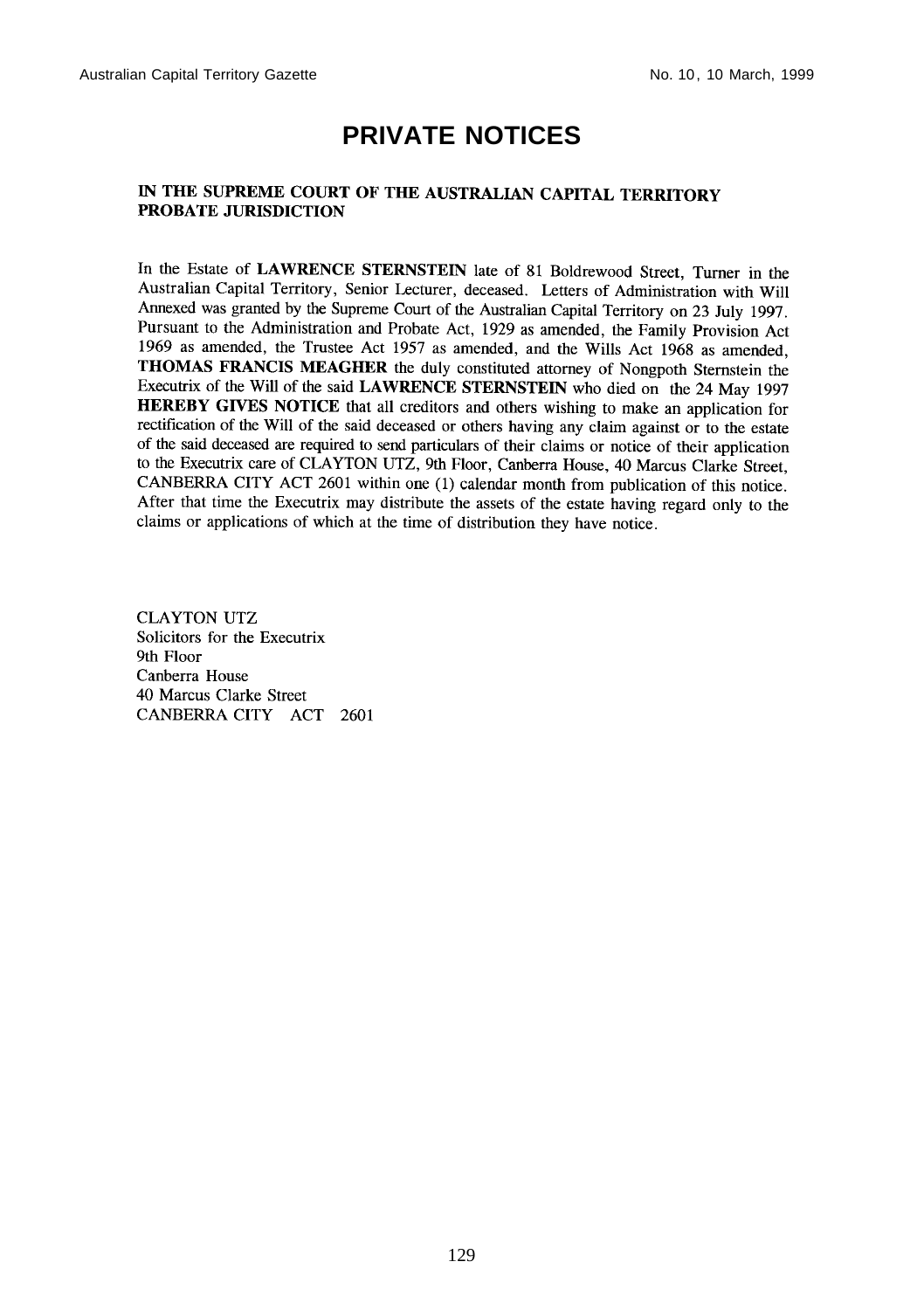# **PRIVATE NOTICES (Continued)**

#### IN THE SUPREME COURT OF THE AUSTRALIAN CAPITAL **TERRITORY**

#### **PROBATE JURISDICTION**

In the Will of MARJORIE KNOX late of 12/8 Allawah Court, Braddon in the Australian Capital Territory, Teacher, deceased.

Probate of the Will was granted by the Supreme Court of the Australian Capital Territory on 17 February 1999.

Pursuant to the Administration and Probate Act 1929, the Family Provision Act 1969, the Trustee Act 1957 and the Wills Act 1968, SARAH MARIAN KNOX the executor named in the Will of MARJORIE KNOX who died on 24 October 1998 hereby give notice that creditors and others wishing to make an application for the rectification of the Will of the said Deceased are required to send particulars of their claims or notice of their application to the Executors care of Porter Parkinson & Bradfield, Level 1, 31-33 London Circuit, Canberra City, ACT 2601 within two (2) calendar months from publication of this notice. After that time the Executors may distribute the assets of the Estate having regard only to the claims or applications of which tat the time of distribution they have notice.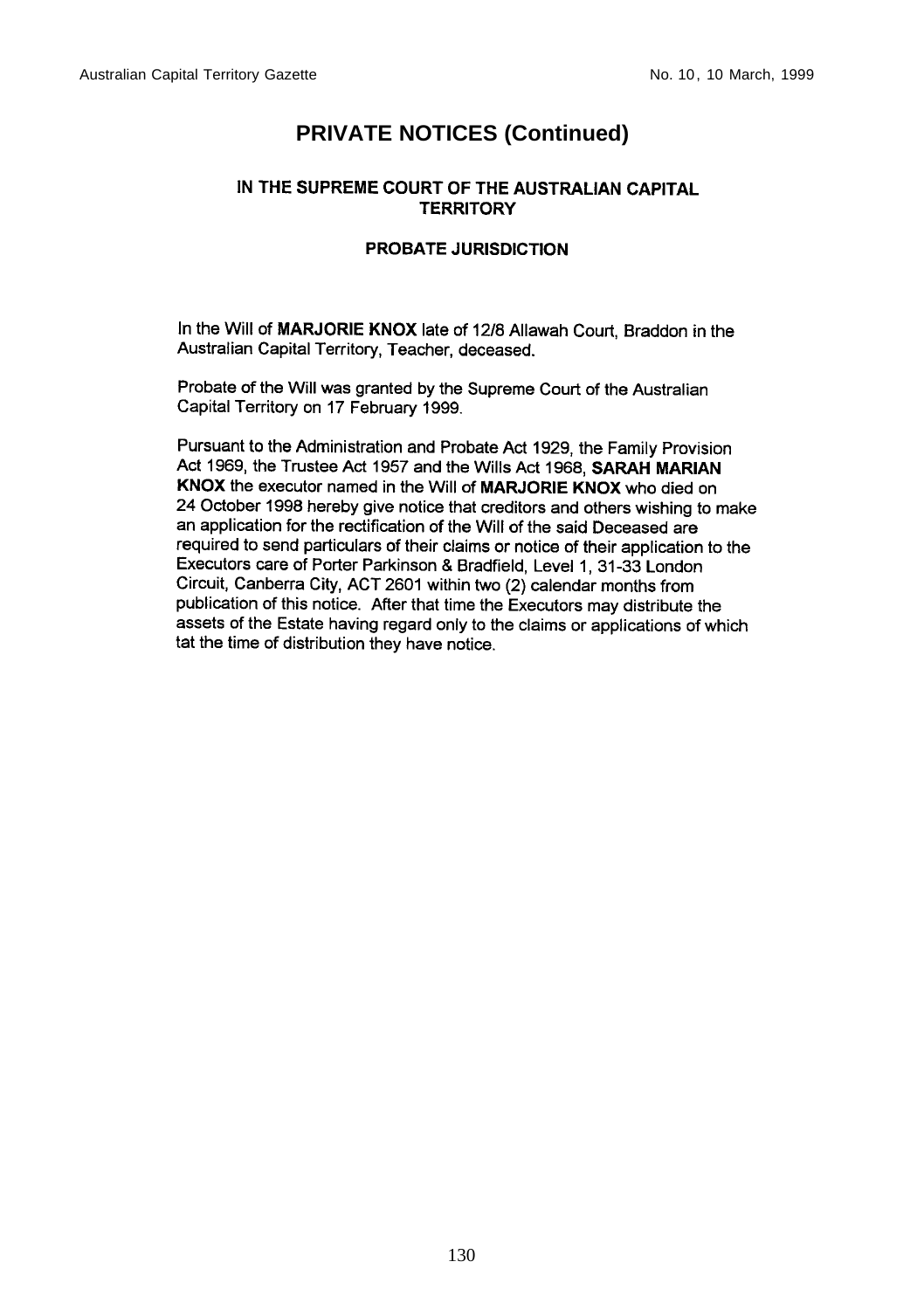# **PRIVATE NOTICES (Continued)**

## NOTICE TO CLAIMANTS

In the Estate of ANALIESE DUBCEK aka JULIETTE MAJOR aka ANNA MAJOR late of 221 Badimara Street, Fisher in the Australian Capital Territory, Public Servant, who died on 9 November 1998 leaving will dated 20 October 1998. The PUBLIC TRUSTEE FOR THE AUSTRALIAN CAPITAL TERRITORY INTENDS TO ADMINISTER the estate of the abovenamed deceased. All persons having claims against the estate must send particulars thereof to the PUBLIC TRUSTEE, GPO Box 515, Canberra ACT 2601 within two months of publication of this notice. After that time the PUBLIC TRUSTEE may distribute the estate assets having regard only to those claims as received in writing. D F Kargas, Public Trustee ACT